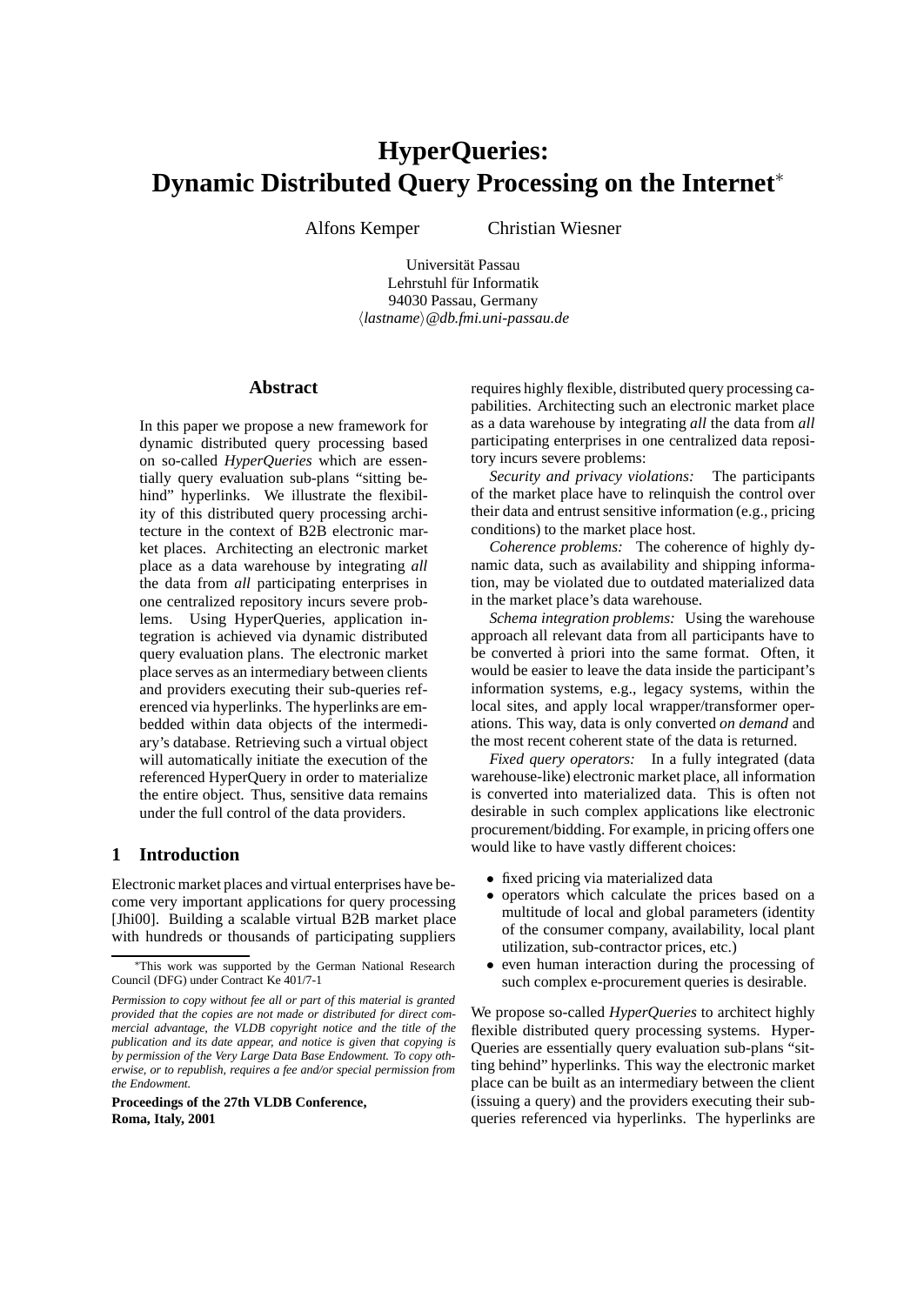embedded as attribute values within data objects of the intermediary's database. Retrieving such a virtual object automatically initiates the execution of the referenced HyperQuery in order to materialize the entire object. Thus, sensitive data can remain under the full control of the data providers. Instead of replicating the data at the intermediary, only the hyperlink is embedded.

In summary, the HyperQuery framework allows to blur the distinction between the allocation schema and the data—as it is found in clear separation in traditional distributed databases. In our prototype implementation, called OueryFlow, $<sup>1</sup>$  we distinguish between hierarchical</sup> and broadcast processing of HyperQueries. In the hierarchical processing mode the initiator of a HyperQuery is in charge of collecting the processed data. Under broadcast processing the data objects containing hyperlinks are sent to corresponding HyperQueries which will then be in charge of routing the processed objects to the query initiator or to further HyperQueries, if the objects contain additional hyperlinks.

#### **1.1 Related Work**

Distributed databases have been studied since the late seventies [WDH<sup>+</sup>81, Sto85]. Middleware systems [TRV96, HKWY97] try to overcome the heterogeneity faced when data is dispersed across different data sources. [SL90] discusses reference architectures for federated DBMSs from system and schema viewpoints. Our distributed query processor ObjectGlobe  $[BKK^+01]$  integrates dispersed data sources and provides the dynamic loading of functionality from external code repositories. Cohera [HSC99], based on the economic model of Mariposa  $[SAL+96]$ , integrates heterogeneous databases using replication tools. Continuous queries in NiagaraCQ [CDTW00] allow users to receive new results when they become available. In [MMM97] WebSQL is used to "query the Web" in navigational style. [GW00] combines the query facilities of traditional databases with existing search engines on the Internet. [LSK95] queries a central mapping information of all participating, distributed data sources.

Stonebraker et.al. [SAHR84] propose a related approach to our HyperQueries. But their work is restricted to stored queries in centralized databases. SOAP  $[BEK<sup>+</sup>00]$  provides a mechanism for exchanging information between distributed applications using XML.

[YP00] describes a reference architecture for interoperable e-commerce applications. Virtual enterprises and B2B e-commerce environments present an important application domain for our new technique: the automobile industry's electronic market place endeavor "Covisint" [Cov] and SAP's "mySAP.com" [SAP99] market places are among the well known examples.

**select** p.ProductDescription, c.Supplier, c.Price **from** NeededProducts p, Catalog@MarketPlace c **where** p.ProductDescription = c.ProductDescription **order by** p.ProductDescription, c.Price **expires** Friday, May 18, 2001 5:00:00 PM CET

**Figure 1:** Example Query of the Car Manufacturer

#### **1.2 Running Example**

We demonstrate the HyperQuery technique with a scenario of the car manufacturing industry. We assume a hierarchical supply chain of suppliers and subcontractors. A typical process of e-procurement to cover unscheduled demands of the production is to query a market place for these products and to select the incoming offers by price, terms of delivery, etc. The price of the needed products can vary by customer/supplierspecific sales discounts, duties, plant utilization, etc.

In traditional distributed query processing systems such a query can only be executed if a global schema exists or all databases are replicated at the market place. Considering an environment, where hundreds of suppliers participate in a market place, one global query which integrates the sub-queries for all participants would be too complex and error-prone.

Following our approach the suppliers have to register their products at the market place, which they want to participate in, and specify, by which sub-plans the price information can be computed at *their* sites. This calculation can be arbitrarily complex and involve their sub-contractors, too. The allocation schema given by the data at the market place is exploited for execution.

Figure 1 shows an SQL-like query, that returns the prices and suppliers of all needed products. Figure 2 shows two possible execution traces of this query—both are supported by our evaluation technique. In the hierarchical execution of Figure 2(a) the resulting objects flow back to the sites, where the original input objects came from, whereas in the broadcast execution of Figure 2(b) the objects do not flow all the way through intermediates back to the client, but are routed directly to the client.

## **1.3 Overview**

The rest of this paper is organized as follows. Section 2 defines HyperQueries. Section 3 illustrates the execution of HyperQueries in our distributed query processor and shows different kinds of query operators in subplans. In Section 4 we develop some optimization techniques for HyperQuery execution and discuss some details of our implementation. We show first experimental performance results of our approach in Section 5 and conclude in Section 6.

# **2 HyperQueries: Syntax and Semantics**

Our approach is based on virtual attributes whose values are determined by evaluating remote sub-queries

<sup>&</sup>lt;sup>1</sup>The name of our system was derived from *query* processing and work*flow* systems because processing queries with HyperQueries bears some similarities with processing distributed workflows by routing documents to the appropriate tasks.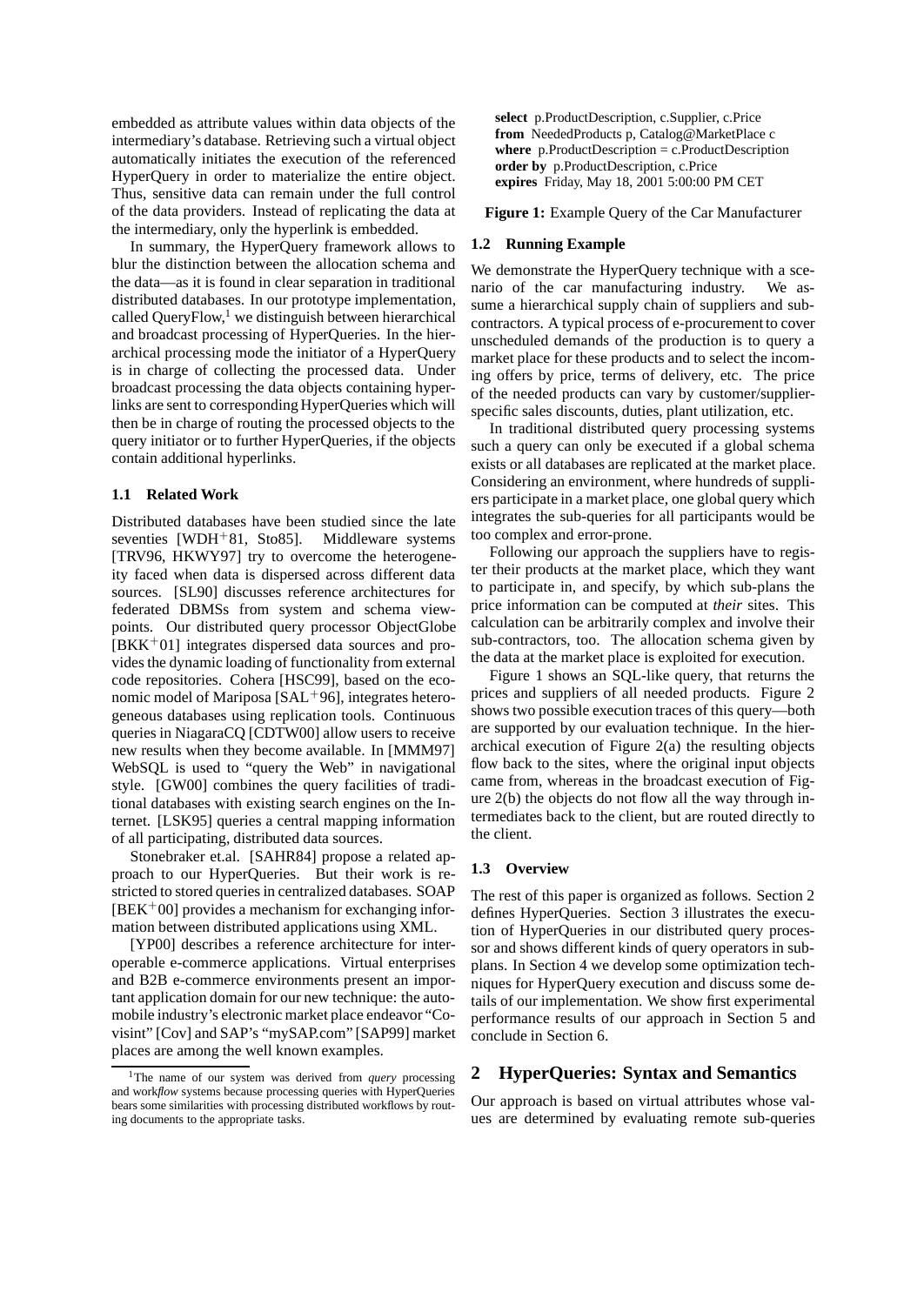

**Figure 2:** Flow of Control and Flow of Objects

(Dashed lines indicate the flow of control and intermediate results, solid lines indicate the flow of result objects)

on demand. In contrast to [SAHR84] we do not store the queries, i.e., the sub-plans to be executed at data providers, within virtual attributes. Instead, hyperlinks referencing the sub-plans are embedded as virtual attributes within the data. The queries themselves are located at the distributed data providers (remote hosts). We refer to hosts that manage data with virtual attributes as intermediaries.

In the following we show how hyperlinks and Hyper-Queries can be incorporated into the database design. We chose a relational schema for the market place and XML as data model for all data being exchanged by HyperQueries, as XML is the emerging standard for data exchange and relational and object-relational data sources can easily be integrated.

# **2.1 Metadata for HyperQuery Processing**

We introduce *virtual attributes* to encapsulate hyperlinks and the results of the corresponding sub-plans as columns in a database table. The hyperlinks are replaced by the result values of the sub-plans, whereby a certain schema, that is defined and publicly available at the intermediary, has to be obeyed. This schema covers the public intermediary's tables and the values that are calculated by the HyperQueries when following the hyperlinks. It further defines application specific parameters, e.g., Quantity, that can be used by remote hosts to calculate the actual value of virtual attributes.

#### **2.2 Specification of Hyperlinks**

We specify hyperlinks by defining a Uniform Resource Identifier (URI) schema (see Figure 3). The individual components of these URIs have the following meaning: the leading hq denotes our *HyperQuery* protocol, <HostDNS> is the DNS name of the host, on which the sub-plan is executed, and <PathToPlanId> is the name of the stored sub-plan within a repository of plans. The <HostDNS> and the <PathToPlanId> are referred to as URI prefix. Both the optional global parameter list and the object specific parameters are "&" separated key-value lists. The former parameterize remote sub-plans, e.g., Currency for payment. The latter represent foreign keys on a virtual table at the remote host and have to contain enough information, to calculate the actual value of the virtual attribute at the remote site. All entries of the virtual attribute with the same URI prefix must have the same parameter structure.

Figure 4 shows a simple extension of the Catalog table of the electronic market place example of Section 1.2. The virtual attribute Price of the first tuple denotes, that the price is calculated at the host supplier1.com for an object with the key attribute ProdID and value CB1232 by using the sub-plan named Electrical/Price. The fourth tuple requires the additional global parameter Currency.

# **2.3 Syntax of HyperQueries**

A HyperQuery is the counterpart of the hyperlinks of virtual attributes. These query plans are executed on remote hosts and may be arbitrarily complex, integrate applications, ERP- and legacy systems, and may even comprise user interaction. The most comfortable way for stating HyperQueries is to use our SQL dialect. A HyperQuery using SQL accesses a virtual table called HyperQueryInputStream that serves as a receiver of the input data objects that "flow through" the hyperlinks. The schema of this virtual table is composed of all object specific parameters of the corresponding hyperlink and application specific parameters that are transmitted during hyperlink processing but not contained within the hyperlink. Additional attributes of an input data object are not accessible within the Hyper-Query; they are passed through. [RS97] describes how more complex data sources can be queried using SQL by defining views over legacy systems. In our QueryFlow system, alternatively, a HyperQuery could consist of arbitrarily complex Java operations which have to implement the iterator interface of [Gra93] (cf. Section 3.5).

Figure 5 shows the SQL formulations of two example HyperQueries, both determining the price of the specified products. Note that p.Price and p.ComponentPrice in both HyperQueries can be virtual attributes, i.e., further HyperQueries on other hosts could be executed to compute the value.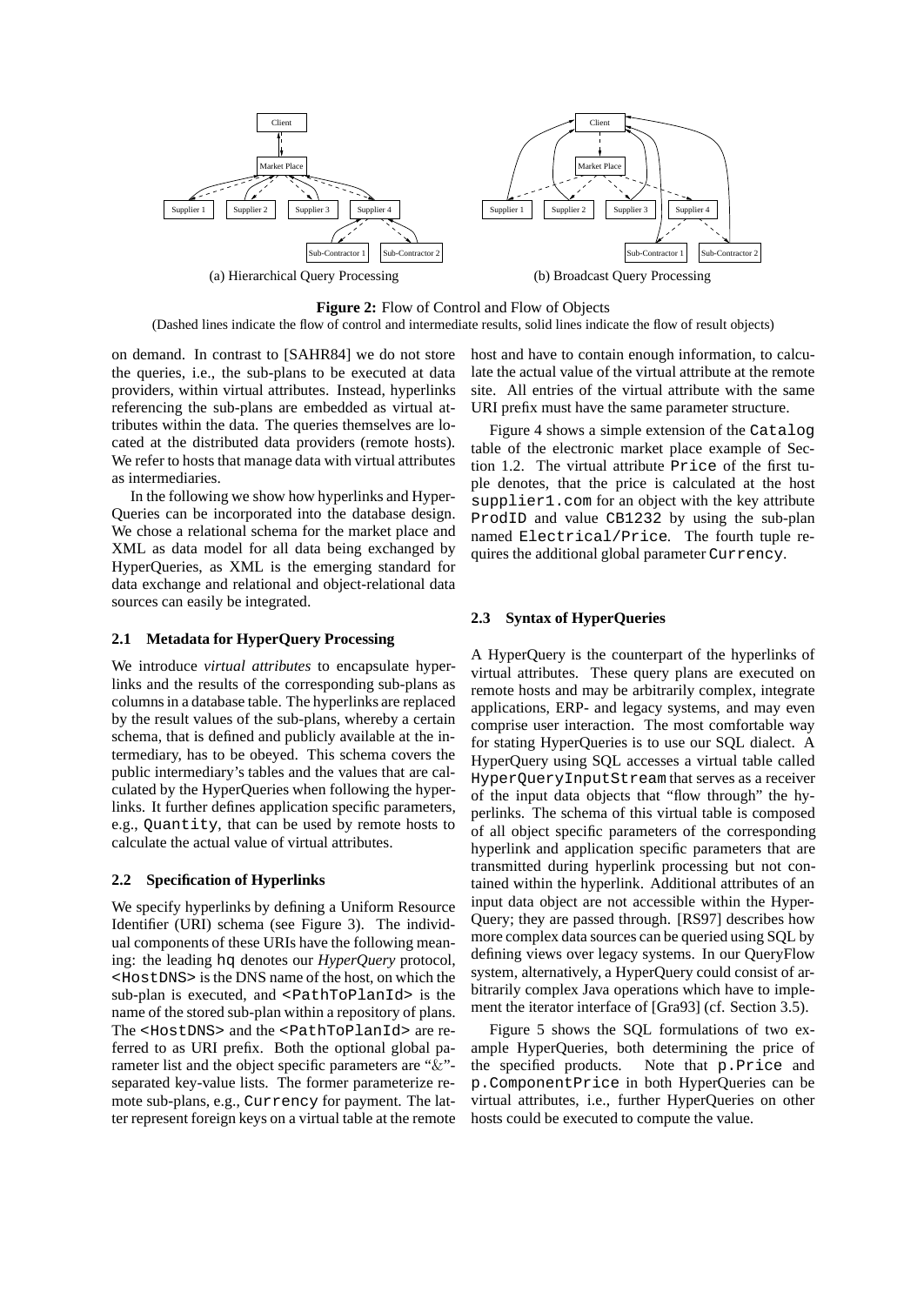|                   | <hqschema> ::= "hq://"<hostdns>"/"<pathtoplanid> ["!"<globpl>]"?"<objpl></objpl></globpl></pathtoplanid></hostdns></hqschema> |
|-------------------|-------------------------------------------------------------------------------------------------------------------------------|
| <globpl></globpl> | ::= <globpn> "="<globpval> { "&amp;" <globpn> " = " <globalpval> }</globalpval></globpn></globpval></globpn>                  |
| <obipl></obipl>   | ::= <objpn>=<objpval> {            "&amp;"<objpn>                "="<objpval>        }</objpval></objpn></objpval></objpn>    |

**Figure 3:** URI Schema of the *HyperQuery* Protocol

| <b>ProductDescription</b> | <b>Supplier</b> | Price                                               |
|---------------------------|-----------------|-----------------------------------------------------|
| Battery, 12V 32 A         | Supplier 1      | hq://supplier1.com/Electrical/Price?ProdID=CB1232   |
| Battery, 12V 55 A         | Supplier 1      | hq://supplier1.com/Electrical/Price?ProdID=CB1255   |
| Tires 175/65TR14          | Supplier 2      | hq://supplier2.com/Price?ProdKey=175/65TR14         |
| Spark Plug VX             | Supplier 3      | hq://supplier3.com/PriceForUSA!Currency=USD?ID=1234 |
| Alternator 50 A           | Supplier 4      | hq://supplier4.com/RegularPrice?SerialNo=Alt50      |
| $\cdots$                  | $\cdots$        |                                                     |

**Figure 4:** Sample Extension of the Catalog@MarketPlace Table

**select** h.\*, p.Price as Price **from** HyperQueryInputStream h, Products p **where** h.ProdID = p.ProdID

(a) Electrical/Price at Supplier 1 (b) RegularPrice at Supplier 4

**select** h.\*, (h.Quantity \* **sum**(p.ComponentPrice)) as Price **from** HyperQueryInputStream h, BillOfMaterial b, Parts p **where** h.SerialNo = b.SerialNo **and** b.ComposedOf = p.PartID **group by** h.\*

**Figure 5:** Two Example HyperQueries in Our SQL Dialect

# **2.4 Interface to HyperQueries**

If an object is sent to a HyperQuery, the URI of the virtual attribute is replaced by the actual value. This value is calculated from the object specific and the application specific parameters. The former are given by the URI, the latter stem from the globally available schema definition at the intermediary. Other attributes of the object cannot be used for the computation within the Hyper-Query and are passed through.

The type of the actual value of the virtual attribute has to match the schema definition given at the intermediary; objects of incompatible type are discarded. If the type is single-valued and multiple values for the virtual attribute are computed, multiple objects have to be returned.

# **3 HyperQuery Execution in our QueryFlow System**

In this section we illustrate the execution of Hyper-Queries in our QueryFlow system. The QueryFlow system is a distributed and open query processor for data sources on the Internet. The whole system is written in Java for two reasons: First, Java is portable, so that our system can be installed with very little effort: hosts need to install the QueryFlow system and can then very easily join a market place by inserting hyperlinks at the intermediary and providing the corresponding sub-plans. Second, Java provides secure extensibility. Like the QueryFlow system itself, user-defined query operators are written in Java. They could be loaded from remote sites (e.g., the market place host or third-party vendors) on demand. For security reasons they are executed in their own Java "sandbox".



**Figure 6:** The Three Possible Templates for Sub-Plans

#### **3.1 Templates for Sub-Plans**

Users of the QueryFlow system specify HyperQueries using our SQL dialect as described in Section 2.3. A query is transformed into an operator tree that is stored as a sub-plan in a local repository. The three possible templates for sub-plans in our QueryFlow system are illustrated in Figure 6 and can be characterized as follows:

*Nesting Sub-Plans:* As shown in Figure 6(a) these sub-plans contain a Dispatch operator that splits one input stream into multiple output streams that serve as input streams for the nested sub-plans. This operator is the basic operator for processing HyperQueries (cf. Section 3.2 and Section 4). The Union (re-)merges the output streams of the nested sub-plans and produces one output stream. Thus, the flow of objects is totally encapsulated inside a sub-plan of this pattern. The client query is always transformed into a plan of this kind.

*Sequencing Sub-Plans:* Sequencing sub-plans as shown in Figure 6(b) contain the initial Dispatch operator that splits one input stream into multiple output streams; no final Union is given, so a surrounding sub-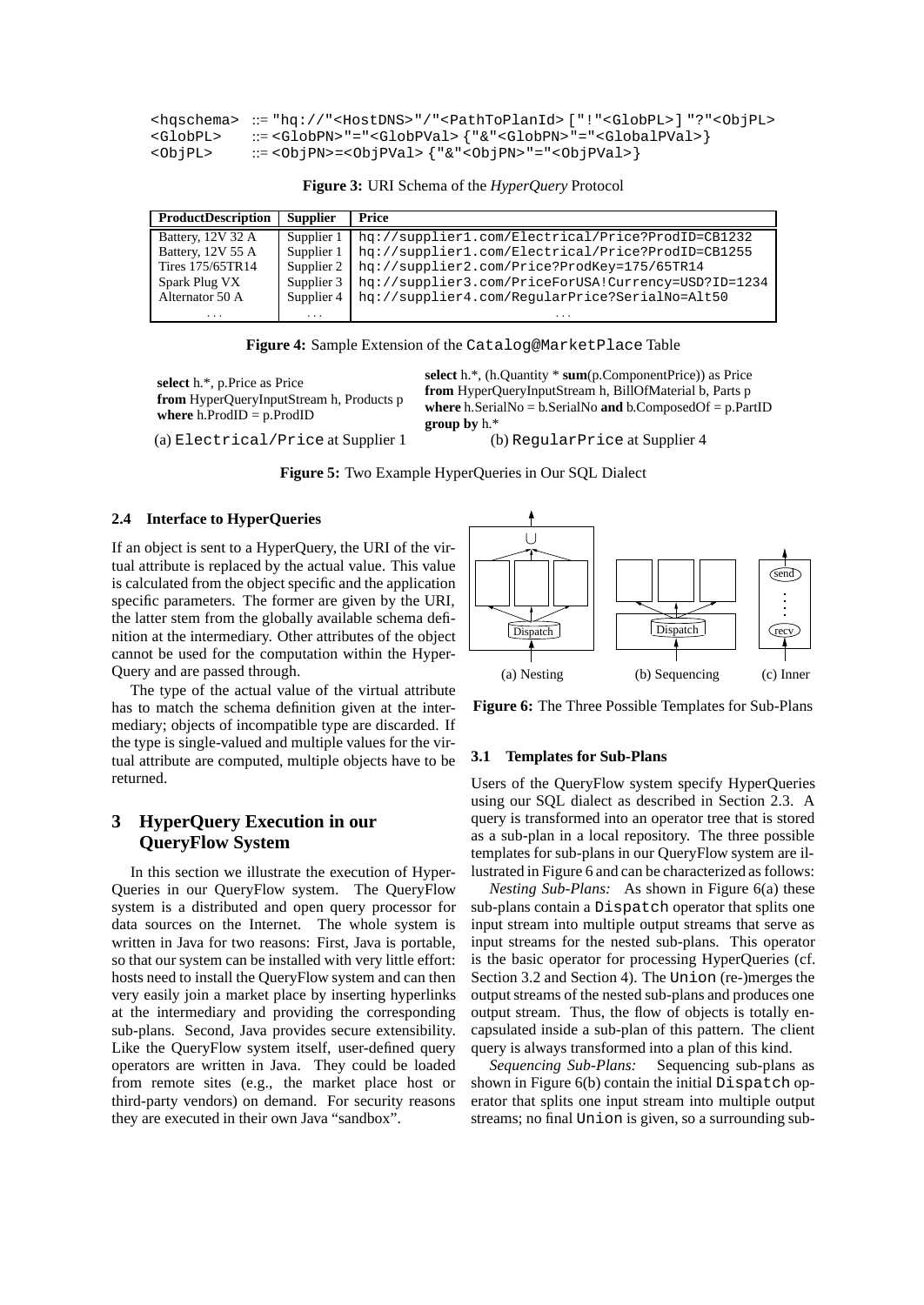| <b>ProductDescription</b> | <b>Ouantity</b> |
|---------------------------|-----------------|
| Battery, 12V 32 A         | 500             |
| Battery, 12V 55 A         | 750             |
| Tires 175/65TR14          | 1000            |
| Spark Plug VX             | 8000            |

**Figure 7:** Needed Products of the Car Manufacturer

plan with a Union is required to which the objects of the sub-plans can be routed. Thus, objects that are once sent to the next sub-plan are never sent back to the delegating sub-plan. So the further processing of the data objects is beyond the control of the initiating sub-plans.

*Inner Sub-Plans:* Figure 6(c) shows sub-plans that have one input stream and one output stream. These sub-plans form the innermost parts of the query execution where the actual values of virtual attributes are determined. As already mentioned above multiple output objects may be generated for one input object.

#### **3.2 Processing Hyperlinks**

In our QueryFlow system processing hyperlinks is done by an operator, called Dispatch, that splits one input stream into multiple output streams. If a hyperlink is encountered, the actual value is computed by "following" the hyperlink according to this procedure:

- 1. The hyperlink is split into its components, i.e., the DNS of the remote host, the identifier for the subplan, the global parameters, and the object specific parameters. The object specific parameters are merged with the current input object.
- 2. If the referenced sub-plan has not yet been instantiated at the remote host, an instantiation request containing the global parameters is sent.
- 3. Once the sub-plan has been instantiated, all objects with the same URI prefix are routed to it, whereby whole objects as produced by step 1 are sent.

#### **3.3 Processing a Simple Query**

On the basis of our running example we illustrate the process of incremental plan generation and plan execution. Figure 7 shows the NeededProducts table.

Due to clarity we substituted in Figure 8 the concrete data objects by symbols, where  $\Box$  and  $\triangle$  denote the two battery objects,  $\bigcirc$  denotes the tires object, and  $\Diamond$ denotes the spark plug object. Figure 8(a) shows the start of the query execution: The user-stated plan is instantiated with a scan of the NeededProducts table at the client. The attributes Price and Supplier of the Catalog table at the market place are joined (indicated by  $\mathbb{M}_{\infty}$ ) with the input objects. The vertical hatch indicates the enriched objects in the following figures.

As Price is a virtual attribute, a Dispatch operator splits the resulting stream of objects is split into multiple output streams. In Figure 8(b) the first object for Supplier 1 passes the Dispatch operator which sends an instantiation request<sup>2</sup> for the sub-plan Electrical/Price to Supplier 1. Basically this sub-plan consists of a join with a local table as shown in the HyperQuery of Figure 5(a). All objects that belong to this sub-plan are routed to it by the Dispatch operator (Figure 8(c)/(d)). Figure 8(d) also shows the processing of the  $\mathbb D$  object at the market place. As its pricing information is calculated at Supplier 2, the instantiation of the corresponding sub-plan is requested. This sub-plan involves a complex application to calculate the price of the input objects. Concurrently the price has been added to the  $\mathbb I \mathbb I$  object at Supplier 1 and the resulting object<sup>3</sup> can be forwarded to the final Union. So an additional input stream is requested at the Union.

Having registered the new input stream at the Union, the object is sent to the market place. The price is inserted into the next data object  $\mathbb A$  and generated a  $\blacktriangle$  object (Figure 8(e)). The  $\mathbb D$  object is routed to Supplier 2. The market place requests the instantiation of the sub-plan named PriceForUSA for the last input object  $\mathbb \Phi$  at Supplier 3 and sets the global parameter Currency to USD. In this sub-plan a human user enters the pricing information, e.g., using a GUI. In Figure 8(f) the  $\mathbb \Phi$  object is routed to Supplier 3. Supplier 2 has inserted the pricing information into its  $\mathbb O$  object and generated a  $\bullet$  object, which is sent to its target. So a further input stream is requested at the Union. Supplier 1 routes its  $\triangle$  object to the Union.

Supplier 2 sent its  $\bullet$  object to the Union and Supplier 3 has inserted the pricing information for its  $\mathbb \Phi$  object and generated a  $\blacklozenge$  object (Figure 8(g)). Figure 8(h) depicts the result, where the actual value of all input objects has been inserted and the resulting objects have reached the Union. Based on these data objects the query is processed further, i.e., the sorting is done.

## **3.4 Processing Complex Queries**

So far we have demonstrated the incremental instantiation of sub-plans for simple one-level HyperQuery processing. The HyperQuery concept is, of course, not restricted to one level. While processing a Hyper-Query, other hyperlinks may be encountered which initiate nested HyperQueries. Figure 9 illustrates our component-based QueryFlow system on more complex example applications. We only show the complete query plans (after all sub-plans have been instantiated) and omit both concrete data objects and the sequences of the stepwise instantiation of the sub-plans.

#### **3.4.1 Hierarchical HyperQuery Execution**

If a remote host encounters a virtual attribute that is needed for the further execution of the HyperQuery,

 $2$ Note, that all sub-plans are instantiated only once for a query.

<sup>&</sup>lt;sup>3</sup>Objects with fully materialized virtual attributes are visualized in solid black.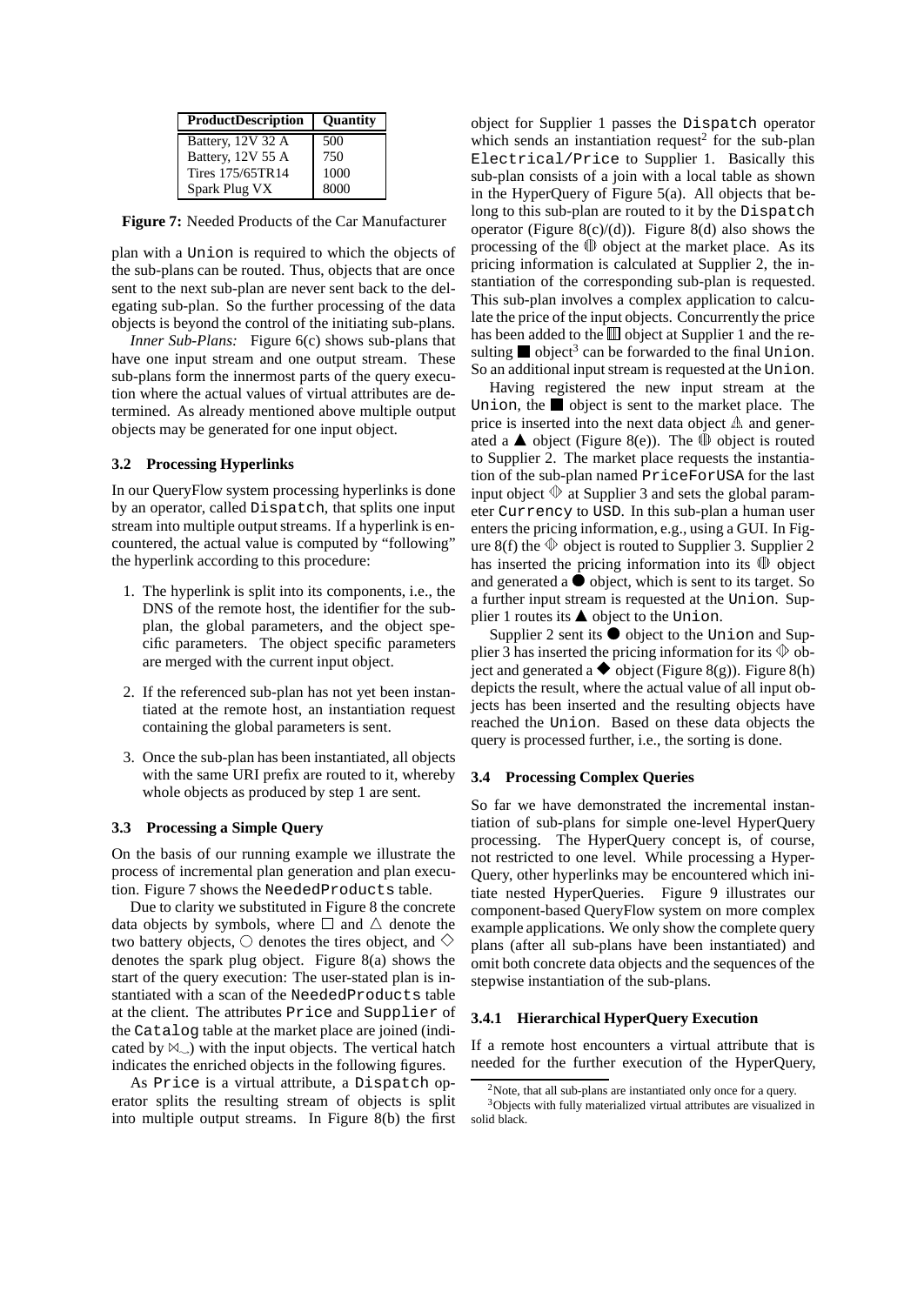

**Figure 8:** Routing of Objects & Instantiation of Sub-Plans (solid lines indicate the routing of objects, dashed lines indicate the instantiation of sub-plans)

the host acts as intermediary and initiates a nested subquery at another remote host using the pattern of Figure 6(a). After pre-processing the data objects, they flow from the surrounding sub-plan to the nested subplans, where the value of the virtual attribute is computed. Then the complete objects are sent back to the surrounding sub-plan, where they are processed further. Figure 9(a) shows an example. Supplier 4 executes the HyperQuery of Figure 5(b) and accesses the virtual attribute ComponentPrice. Thus, the right hand sub-plan instantiates further nested sub-plans at sub-contractors. Note, that the virtual attributes at the levels of the nesting need not be the same, e.g., the outer virtual attribute could be Price, while the inner is ComponentPrice.



**Figure 9:** Kinds of HyperQuery Execution

ized at some goods, and forwards the received objects to them, without post-processing the results.

The main advantage of broadcast processing is the quick forwarding of data objects without the need of handling them again at the delegating site. The tradeoffs are (1) that the virtual attributes must coincide in all sequencing sub-plans and (2) that many connections, have to register at the merging Union. We want to emphasize that it is a local decision of each participating site, what kind of sub-plan is executed, and this decision is not affected by other sites. Thus, it is possible to have both hierarchical and broadcast execution of HyperQueries within the execution of one query.

## **3.5 Query Operators**

As mentioned before, our QueryFlow system provides extensibility. This capability is important, as each participating site has several alternatives for implement-

# **3.4.2 Broadcast HyperQuery Execution**

If a hyperlink is encountered within a HyperQuery and the resulting objects need not be processed any further, the evaluation can be delegated to other HyperQueries. Using sub-plans of the pattern of Figure 6(b) data objects are (after a pre-processing step) forwarded to the sequencing sub-plans. It is the task of the further subplans to determine the value of the virtual attribute and to send the resulting objects back to the initiator of the query. The prerequisite is that the virtual attributes are the same for both levels of HyperQuery execution. The Union of the surrounding sub-plan merges the results of the broadcast-like inner sub-plans. Figure 9(b) shows an example for the broadcast execution, where Supplier 4 has two subsidiary companies, each one special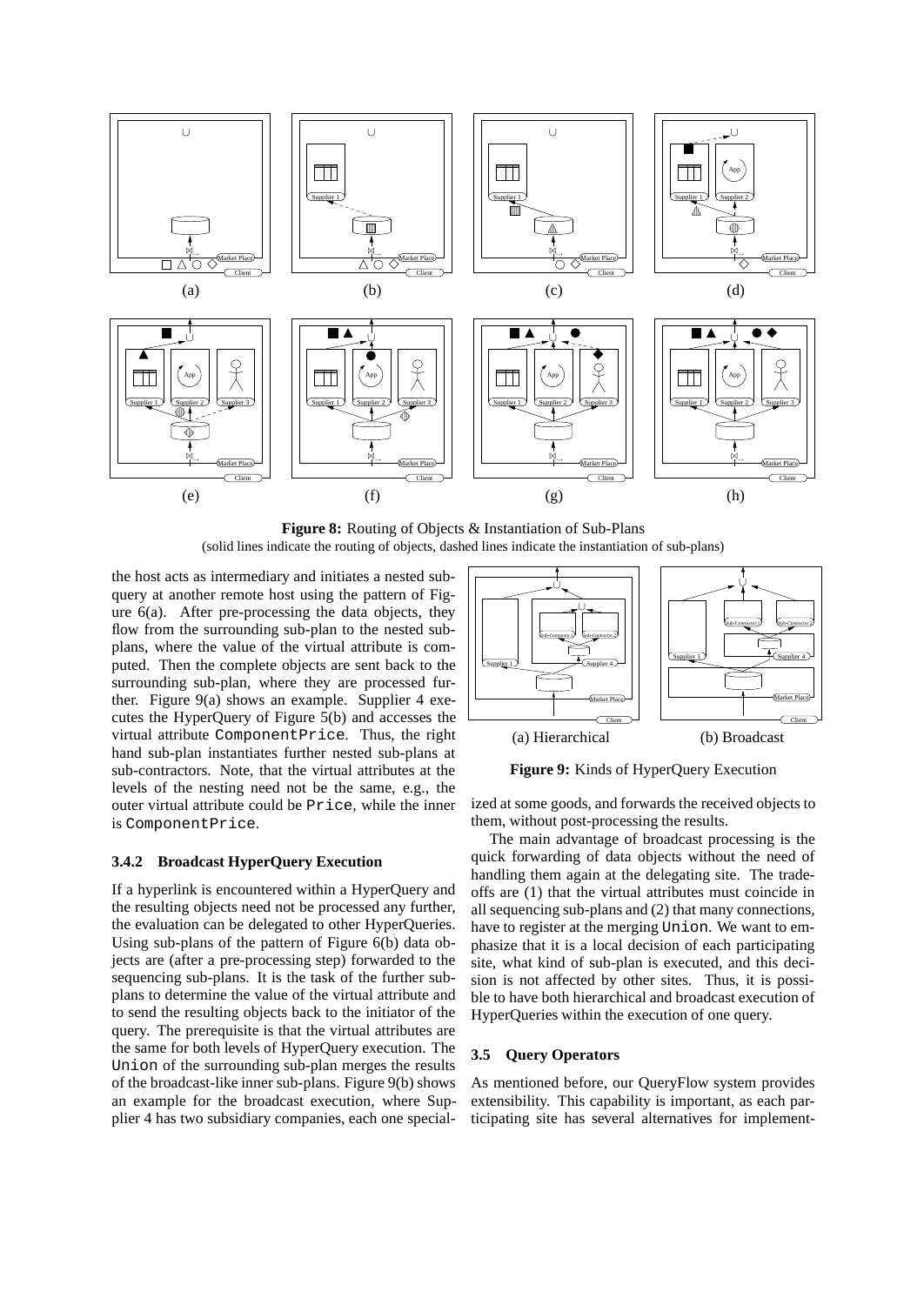ing the HyperQueries. So query plans can perfectly be adapted to the companies' local systems. The query plans may contain different kinds of operators which can be characterized by the origin of data.

*SQL Database Queries:* The simplest kind of local sub-plans are SQL-like queries as shown in Section 2.3. The queries are transformed into a tree containing physical operations of the relational algebra with traditional database operators, e.g., joins, selections, projections, and sorting. Dynamic loading of operators in our QueryFlow system enables the administrator of the local host to integrate new and more efficient database operations into the query execution. One example of such a new database operation is a wrapper that accesses a relational database system using JDBC.

*Applications:* If complex business applications, e.g., ERP systems like SAP R/3, etc., or legacy systems have to be accessed, wrappers for these applications have to be integrated into the query plan. This is done the same way as database systems are integrated. All we require, is that the wrappers obey the iterator interface. The connection of the QueryFlow system to legacy systems by wrappers means that data is only converted on demand and the most coherent state of the data is returned.

*Human Interaction:* Determining the values of virtual attributes in sub-plans can even be done by human interaction. In this case a user enters the value of a virtual attribute through a Java applet or a GUI. As these operators are executed at the sites of the owner of the data, sensitive data remains under their full control. These operators have two main parts: a server part, which implements the iterator interface, is specified in the query execution plan, and runs as a part of the query execution. The corresponding client part acts as an input interface.

#### **3.6 Security Issues**

Safety is one of the crucial issues in an open and distributed query processing system. Our QueryFlow system provides a security system for authentication, i.e., verifying the identity of a user, authorization, i.e., verifying, if a user has the permission to execute a subplan or an operation, and privacy, i.e., denying unauthorized sites access to sensitive data. We extended standard methods to fit the needs of multi-level HyperQuery processing technique. Due to a lack of space we omit the details that can be found in [KW01].

# **4 Optimization and Implementation Details**

So far we have demonstrated the basic techniques for the evaluation of HyperQueries. Now we discuss some optimization approaches and implementation details.

*Bypassing of Attributes:* If "bulky" attributes, such as images or product descriptions, are requested in the

result, that are not needed for the calculation of the virtual attribute at a remote host, they can be projected out when passing the Dispatch operator. These attributes are sent to the final Union and are re-merged to the resulting objects after the virtual attribute has been calculated. Especially in multi-level HyperQuery execution this decreases the amount of data transferred over the network and reduces the execution time in slow and bursty networks. During the stripping off the bulky attributes a unique sequence number is added both to the bulk objects and the remaining data objects. Using these sequence numbers the bulk objects can be joined to the corresponding data objects. This optimization method is similar to bulk bypassing ([BCKK00, CKKW00]) in central databases. Figure 10(a) illustrates the bypassing of bulk objects around the sub-plans in the market place scenario.

*Predicate Migration:* Predicates on virtual attributes of the user-stated query cannot be evaluated before the actual value has been computed. To reduce the amount of transferred data, these predicates can be pushed from the user-stated query "into" the HyperQueries at the remote hosts. Thus, only relevant data objects are returned. The implementation of this optimization is straightforward: The selection predicate is sent to the remote site during the instantiation of the sub-plan. When passing objects through the Send operator, the selection is performed. Additional profit can be drawn, if the remote hosts incorporate the possibility of predicate migration into their HyperQueries, e.g., the remote hosts can place a Selection operator into their sub-plans, whose predicate is set during the instantiation. Figure 10(b) illustrates the migration of predicates.

*Multiple Virtual Attributes:* If a query requests multiple virtual attributes the naïve execution strategy would request at first the value of the first virtual attribute, then that of the second virtual attribute, etc. If all virtual attributes of an object are evaluated at the same site, the requests can easily be bundled. A plan is generated that contains one Dispatch operator for all virtual attributes whose evaluation can be combined. During the execution the Dispatch operator sends the list of all requested virtual attributes with the instantiation request for one remote sub-plan. When an object passes the Dispatch operator, it is routed to the sub-plan, where the actual values of all virtual attributes are determined at once. This avoids sending one object multiple times to the same host. If not all virtual attributes can be evaluated at the same site, e.g., if the price and the rating by an independent organization are requested, the calculation can be parallelized as follows: The Dispatch operator sends *one* input object with a unique sequence number to *all* its corresponding subplans. The Union re-merges the resulting data objects of different sub-plans using the sequence number. Objects are passed to the next operator, when all virtual attributes have been inserted by the Union.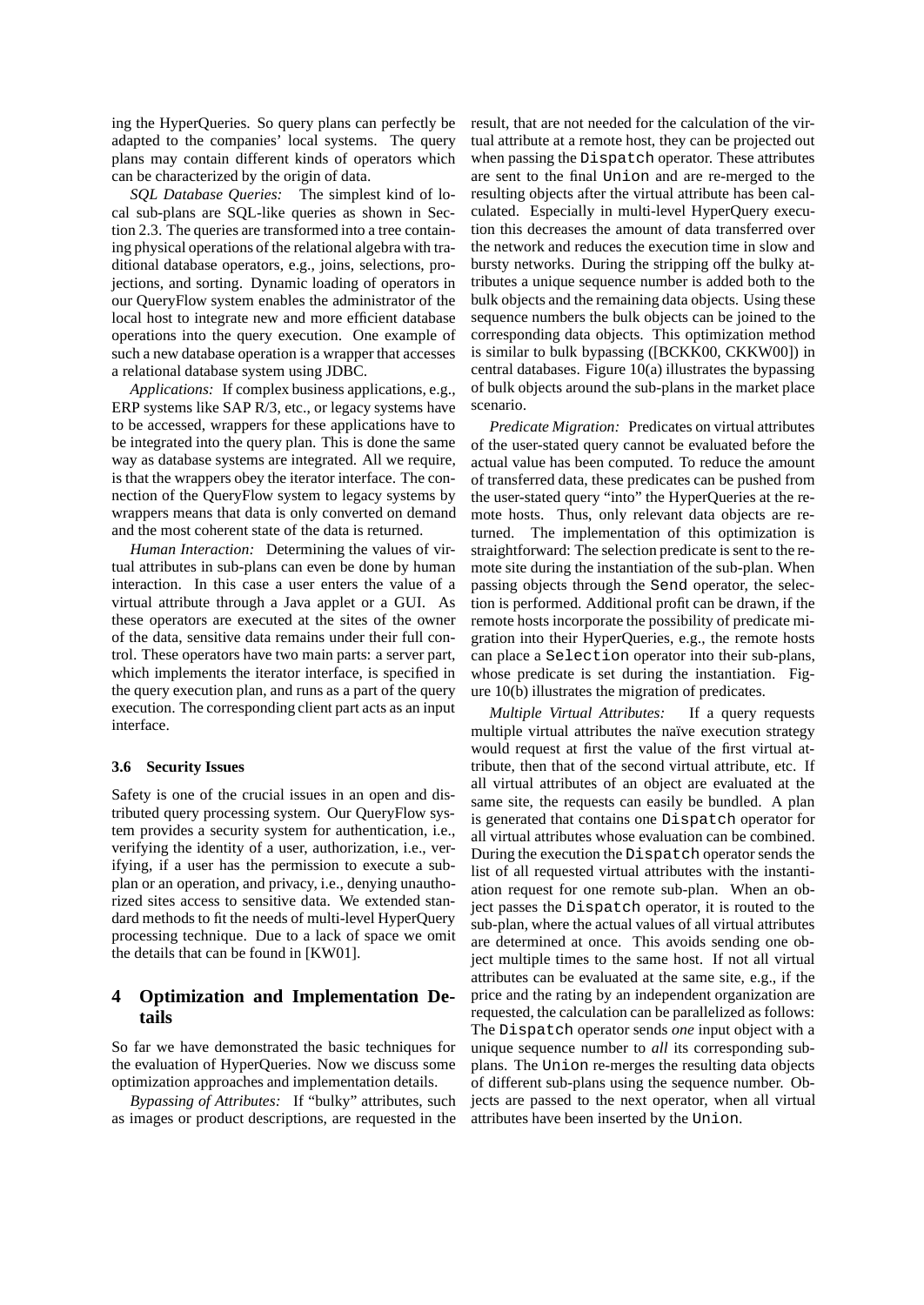

**Figure 10:** Illustrating Optimization Techniques

*Caching of Results:* Due to duplicates (which may be produced by preceding joins) the same virtual attributes have to be evaluated multiple times. This can be avoided by caching. The evaluation of virtual attributes is similar to the invocation of expensive methods, but in contrast to [HN96] this is done asynchronously, i.e., objects are sent to sub-plans, before the results of previous objects are returned. $4$  Thus it is not sufficient to store only the returned values. We also have to keep book of objects that were sent to sub-plans and have not yet produced a result. Figure 10(c) depicts the hash table based caching of virtual attributes. On any input object the Dispatch operator probes the hash table (1). A cache hit is directly sent to the Union, bypassing the HyperQueries (2). Otherwise the object is inserted into the hash table as a request. If it was the first request for this URI, the object is sent to the corresponding Hyper-Query. If a result from a HyperQuery is received by the Union, it is inserted into the hash table (3) and the pending objects with the same URI are returned (4). If assuming that the results are highly dynamic and for coherence reasons cannot be re-used in another query, the hash table has to be discarded when the query execution has finished. But if the remote hosts give runs of validity for their results, this approach can be extended to interquery caching, where results are cached until expiry.

*Implementation of the Dispatch Operator:* The most significant operator for processing HyperQueries is the Dispatch operator which splits the input stream into multiple output streams. As the number of resulting output streams cannot be determined á priori, we have to fork one Dispatch operator for each new output stream. The first instantiated Dispatch operator also acts as the coordinator for the other forked operators and keeps book of them. Each Dispatch operator runs in a separate thread; all Dispatch operators share one common input stream, from which each Dispatch operator selects its relevant objects. Thus we obtain the concurrent and independent routing of objects to the sub-plans on all participating hosts.

*Support of Long-Running Queries:* To limit the duration of queries, we introduced the expires-clause, which allows us to give a time-to-live (TTL) for queries. Each instantiated sub-plan is annotated with this TTL and is monitored on expiry. If the TTL elapses, the subplans are aborted and only the objects gathered so far are considered for the (approximate) result. As the TTL can amount to days and open network connections are errorprone, connections that have not transferred data for a certain time but are still active, are closed temporarily, without affecting the query execution itself.

*Fault Tolerance:* If a host does not respond to any request, either a network failure occurred or the host is down. As this could only be a short-term break and the processing of a query lasts longer, we store all objects that belong to the failure host and periodically re-try to connect to the host. If the remaining query has finished before the host responds, it is no longer waited for, and the client is informed about the incomplete result. If the host is accessible again while the remaining query runs, the sub-plan is instantiated at the host, and the stored objects are sent to the host where query processing continues as regular.

# **5 Performance Investigation**

In this section we present a few initial benchmark results obtained from our QueryFlow system. In particular, we concentrate on investigating the scalability of our approach in a distributed environment and show the effectiveness of the combination of multiple Dispatch operators.

## **5.1 Experimental Environment**

Our test scenario constitutes a market place with 26 suppliers. The data for our databases was taken from the TPC-D [TPC99] benchmark suite of scale factor 1.0. To suit our limited benchmark environment, we converted the 10000 suppliers round robin by SUPPKEY to only 26 suppliers, each being allocated to an individual host. The PARTSUPP table represented the market place and the PART table was partitioned horizontally to obtain several PART@SUPP<sub>i</sub> tables that contained those parts that the supplier  $i$  produced. Thus, each supplier offered

<sup>4</sup>For the same reason sorting on the URI does not work well in HyperQuery processing, as this would be the worst case for the asynchronous approach.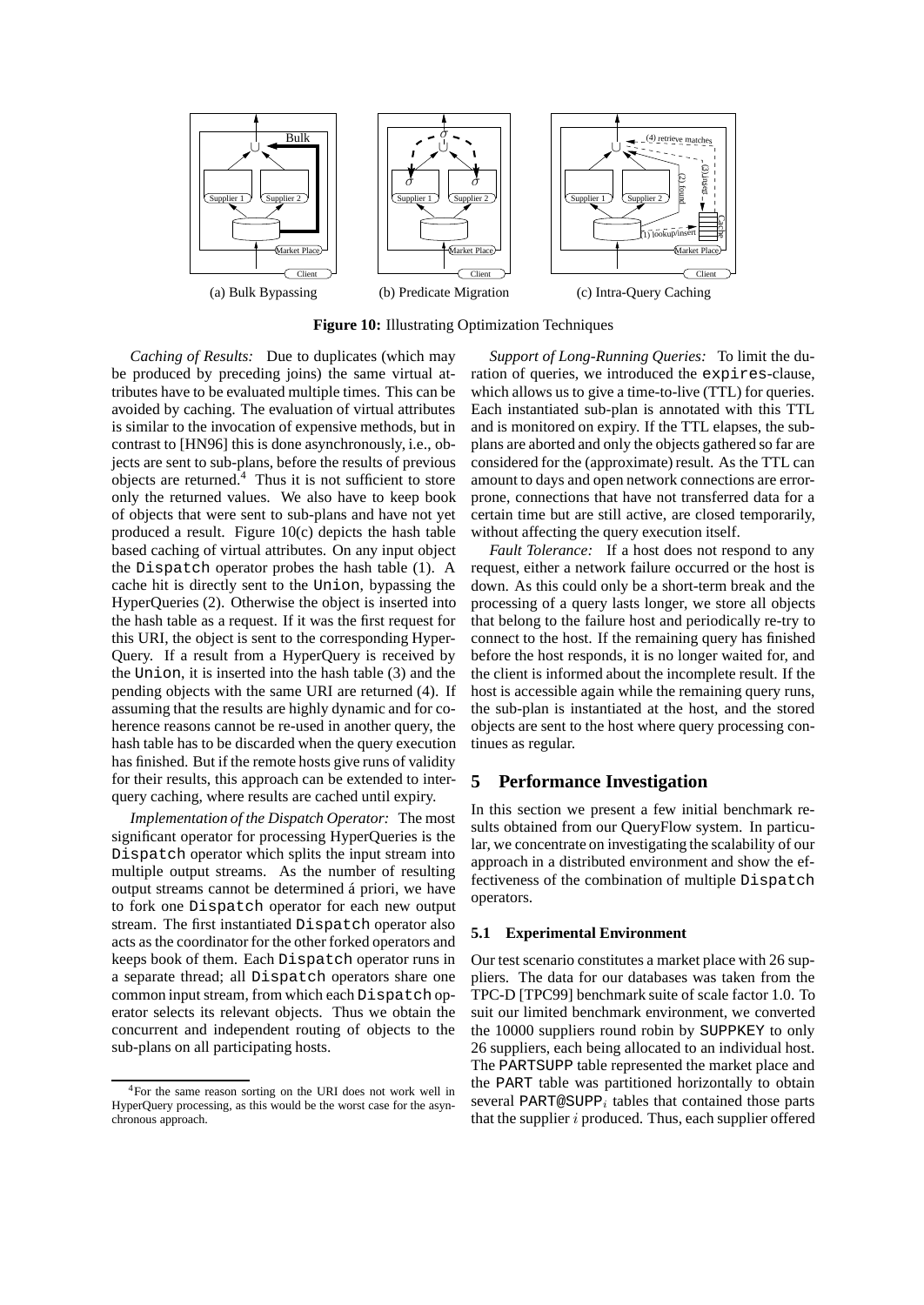





# **Figure 11:** Running Times

approximately 30000 parts, whereby each part was produced by 4 suppliers which lead to 800000 entries at the market place and 200000 distinct parts. SUPPLY-COST and AVAILQTY became virtual attributes. The databases were stored in commercial relational database systems. Each participant of the market place ran its database server on a separate host, whereby the market place was placed on a Sun Enterprise 450 with four 400 MHz UltraSparc II processors and 4 GByte memory. The other database servers ran on machines of type Sun Ultra 10 with 1 UltraSparc IIi processor at 333 MHz and 128 MByte memory. All hosts were in the same 100 MBit LAN, running Solaris 2.7 and using Sun's JDK 1.2.2 as the basis for our QueryFlow system.

#### **5.2 Scalability of HyperQuery Processing**

For the first test we varied the number of requested suppliers in our market place from 1 to 26. The query issued by the client was:

# **select** PARTKEY, COMMENT, SUPPKEY, SUPPLYCOST **from** PARTSUPP

**where**  $\text{PARTKEY}$  < '[ sel ]' **and**  $\text{SUPPKEY}$  < '[ supps ']

We used '[supps]' to limit the number of requested suppliers. Further we varied '[sel]' and requested 100, 1000 and 10000 parts. As the parts were distributed among 26 suppliers and each part was offered by 4 suppliers,  $4 \cdot$  sel  $\cdot$  supps/26 objects were returned. The following HyperQuery was invoked at Supplier  $i$ :

**select** h.\*, RETAILPRICE from PART@SUPP<sub>i</sub>, HyperQueryInputStream h **where** PARTKEY = h.PARTKEY

As the number of resulting objects varied with the number of requested suppliers, we normalized the results to the average time. The absolute running times for this experiment, shown in Figure 11(a), are as expected: the more suppliers take part, the bigger the market place is, and the longer a query runs. But Figure 11(b) proves that the average running time per resulting object decreases with a higher number of suppliers. This is an indication that the increase of costs caused by additional registered suppliers is sub-linear because of the parallel HyperQuery processing. Comparing the average times of 100 parts and 10000 parts of Figure 11(b) shows that with an increasing number of requested objects the average time per object decreases by orders of magnitudes. This results from the fact that the fixed costs of the plan instantiation and the authentication overhead amortize with increasing number of processed objects.

#### **5.3 Evaluating Multiple Virtual Attributes**

In this experiment we demonstrate the benefits of bundling requests for multiple virtual attributes. All 26 suppliers were incorporated in this experiment. The first query accessing the two virtual attributes SUPPLY-COST and AVAILQTY was:

**select** PARTKEY, SUPPKEY, COMMENT, '[ virtual attrs ]' **from** PARTSUPP **where** PARTKEY  $\lt'$  [sel ]'

We varied the selectivity '[sel]' of the query, i.e., the number of requested data objects from 100 up to 20000. The naïve plan had two sequencing Dispatch operators requesting at first SUPPLYCOST and then AVAILQTY, the optimized variant combines the evaluation of both virtual attributes in one request. For a second query we extended the schema of the PART-SUPP table by adding an additional virtual attribute SHIPCOST and queried three virtual attributes SUP-PLYCOST, AVAILQTY, and SHIPCOST.

Figure 11(c) shows the running times for the queries. The optimized variants are about a factor of 2 (3) faster than the naïve plans with two (three) sequencing Dispatch operators, as the objects are sent only once. Figure 11(c) shows only one plot of the optimized query, as we found out, that it is neglectable, if the HyperQuery joins two or three attributes to the input objects.

## **6 Conclusions**

In this paper we proposed a framework for dynamic distributed query processing based on HyperQueries which are essentially query evaluation plans "sitting behind" hyperlinks. We illustrated the flexibility of this distributed query processing architecture in the context of B2B electronic market places. Architecting an electronic market place as a data warehouse by integrat